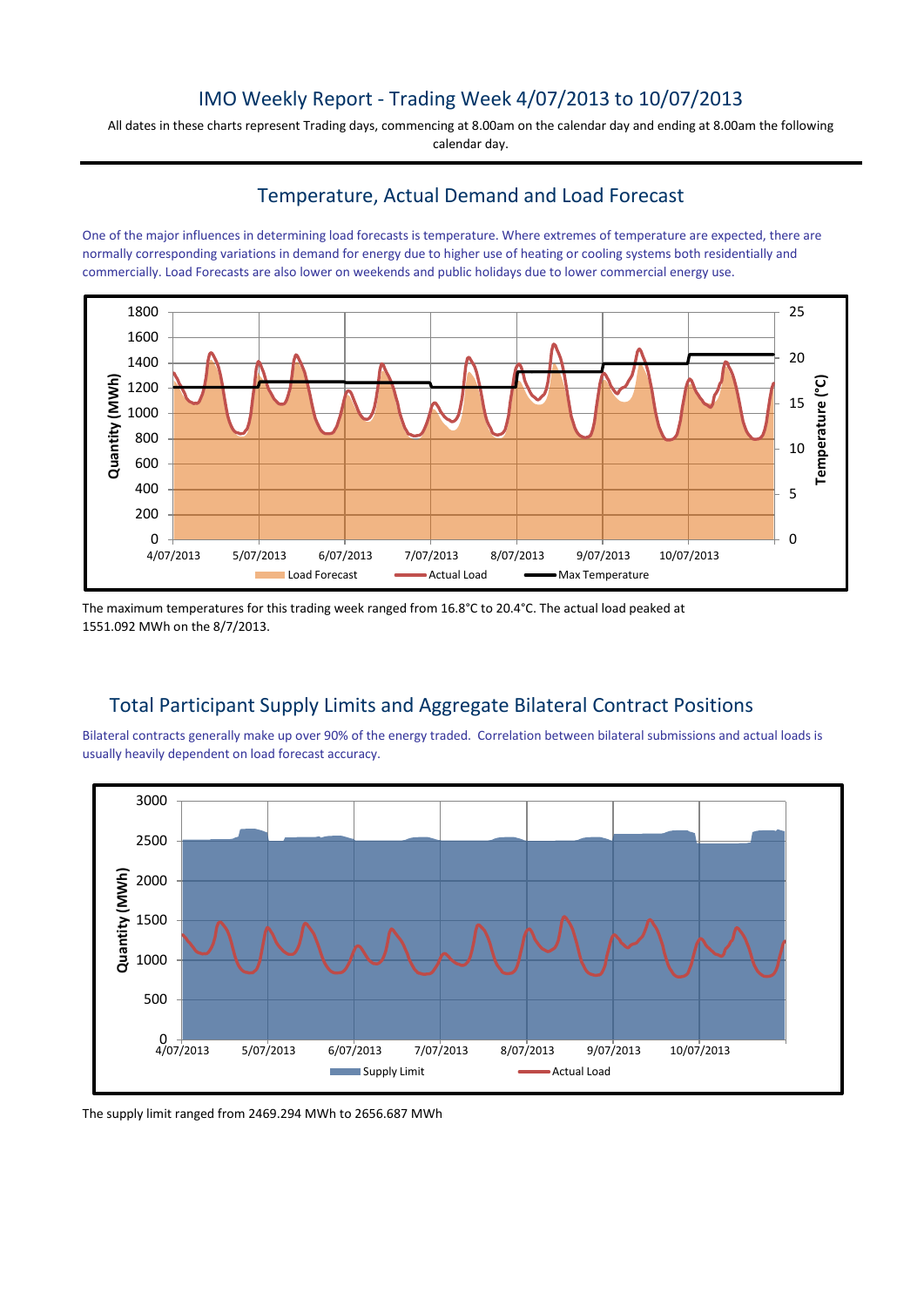#### Net Balancing Market Trades

Bilateral contracts and STEM trading are generally based on the forecast energy requirements of Participants. When the forecast requirements are higher or lower than the actual requirements for a day, this Market energy must be bought and sold in the balancing mechanism. This graph shows the estimated net balancing trades.



The majority of the balancing activity this week occurred within Balancing Supply. The maximum balancing demand for the week reached 114.517 MWh on the 4/7/2013. The maximum balancing supply for the week reached -153.498 MWh on the 5/7/2012.

# Total Traded Energy

This chart represents a comparison between the total net energy that is traded in Bilateral Contracts, the STEM and the balancing mechanism. Balancing Supply represents cases in which the total contract position is greater than the demand and customers must supply energy back to balancing. Balancing Demand represents cases in which the total contract position is less than the demand and customers must purchase energy from balancing.



Total balancing supply equalled -20533.52 MWh whereas total balancing demand equalled 1000.97 MWh. The Total STEM Traded quantity was 25052.931 MWh, with the STEM Clearing Quantity ranging between 8 MWh and 170.261 MWh.